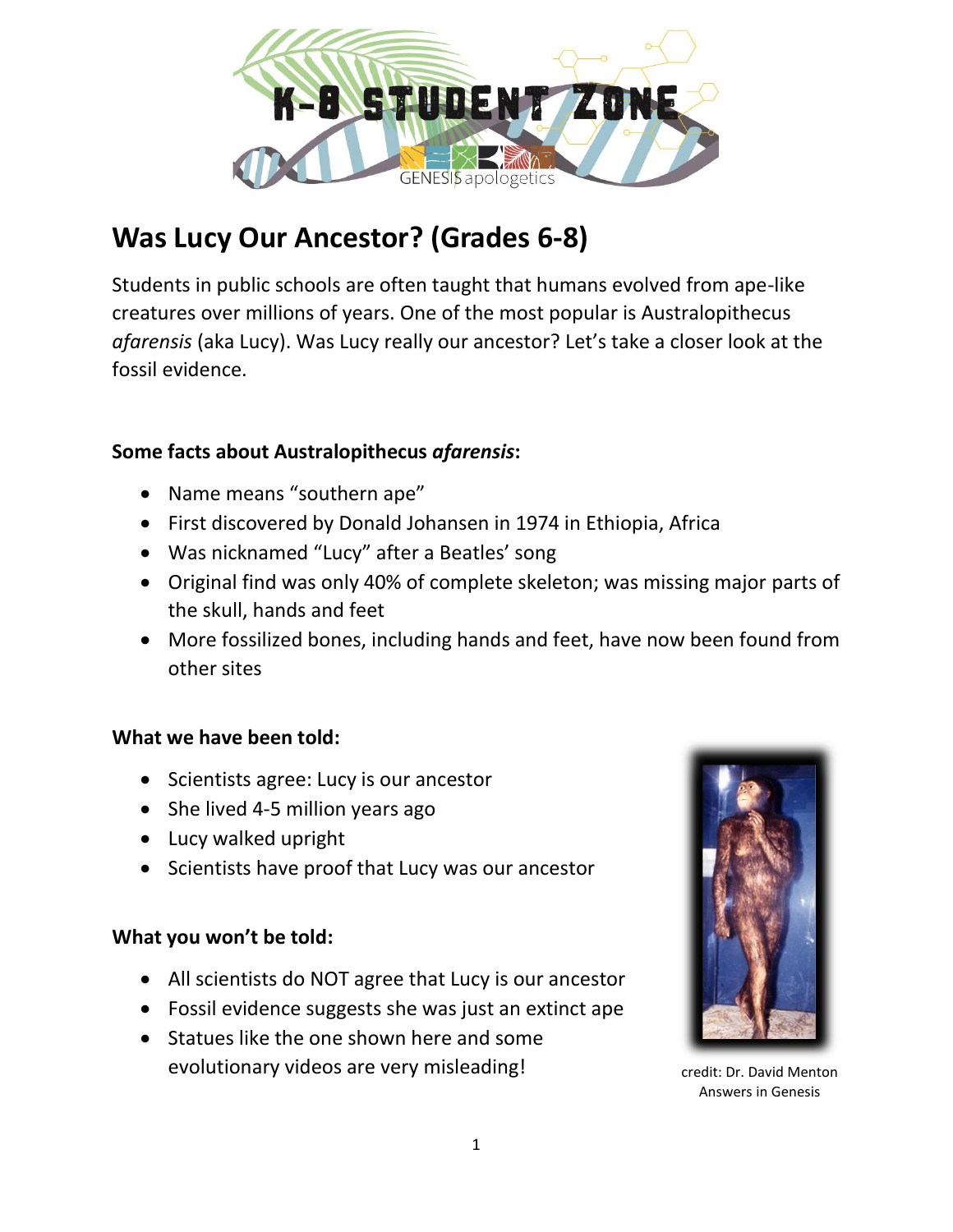What did Lucy really look like? Let's look at the fossil evidence.

# **Lucy's Skull**

The skull shown on the left is a human skull and the one on the right side is a model of Lucy's skull. Look closely at these pictures and write down 2-3 differences. Obviously, Lucy's skull is very different than ours!



Compare the three skulls shown below. Question: does Lucy's skull look more like a human skull or an ape (Bonobo) skull?



Answers: (1) The face of Lucy's skull is sloped (2) Lucy's skull has a big brow ridge (3) human skull has a bigger brain

cavity)<br>)<br>)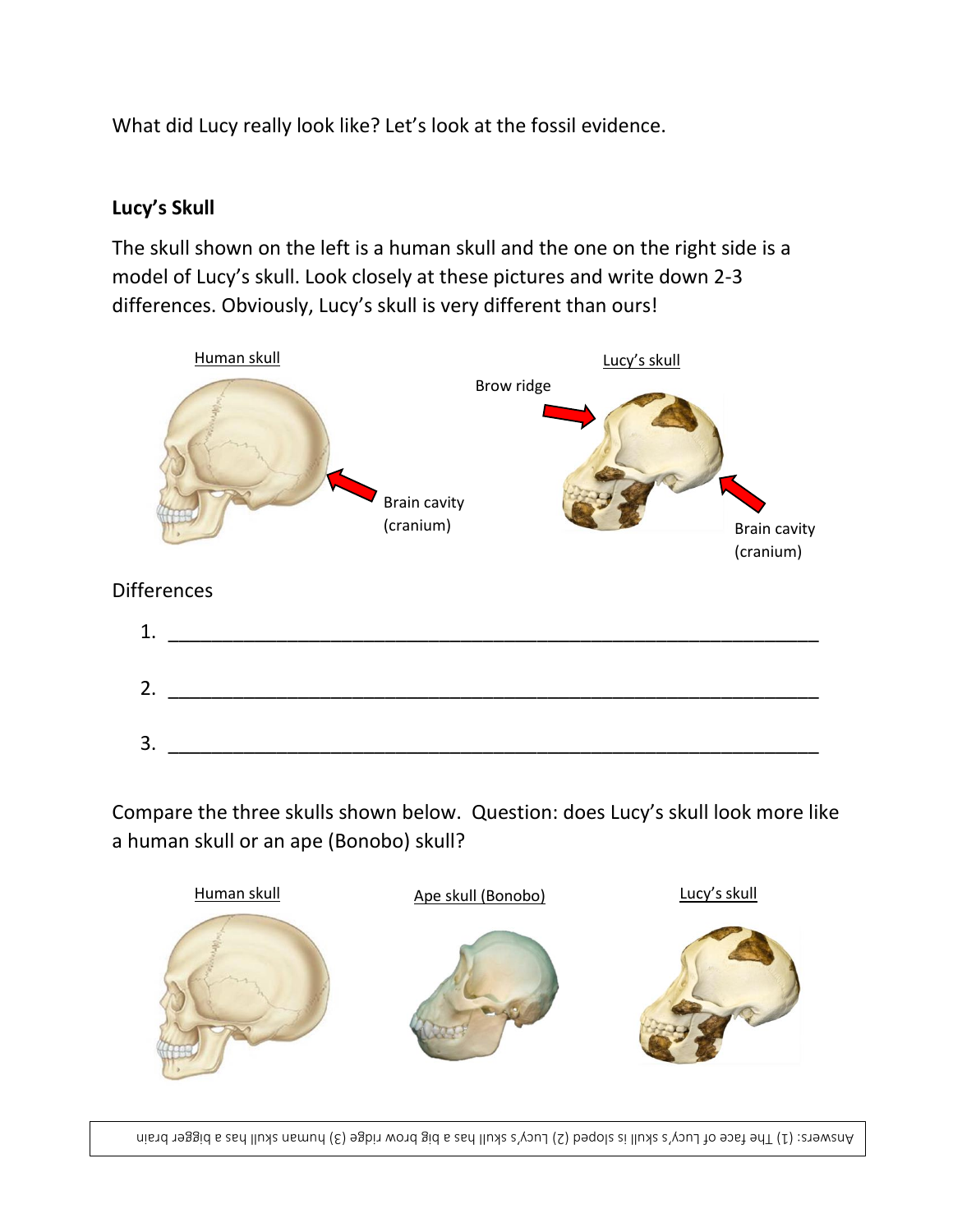### **Lucy's Hands & Fingers**

Have you ever seen an ape swinging from a rope or a tree limb? They are really good at it because God designed apes with long, curved hands and fingers.

Although statues of Lucy in museums often show her with very humanlike hands, scientists who have studied Australopithecine fossils (Lucy's kind) have determined that Lucy had long, curved fingers and hands. They said that Lucy's hands were:

**"…surprisingly similar to hands found on the small end of the pigmy chimpanzee to common chimpanzee range."**

Australopithecine finger fossil

Source: Jack Stern & Randall L. Susman, 1983 American Journal of Physical Anthropology 60:279-317 p 284

# **Lucy's Wrists**

Have you ever seen an ape walk on its knuckles? It's amazing how fast they can go! Apes are really good at it because they have wrist bones that can lock into place for knuckle-walking. What kind of wrist bones does Lucy have? Fact: Lucy's wrists could lock into place for knuckle-walking:

# **"A. Anamemsis and A. Afarensis, the latter represented by the famous skeleton known as Lucy, had wrists capable of locking the hands in place during knucklewalking,"**

Source: Science News April 8, 2000 P 235 "Lucy on the Ground with Knuckles". Richmond and Strait, Nature March 23, 2000.

Here is something to think about: if Lucy walked upright like we do then why does she have long, curved hands and fingers? Why does she have wrist bones that lock into place for knuckle-walking? Some evolutionists say that Lucy was in the process of learning to walk and hadn't fully evolved yet. Quite frankly, answers like that are simply attempts to explain away what the fossil evidence clearly shows—Lucy spent most of her time in trees and knuckle-walking.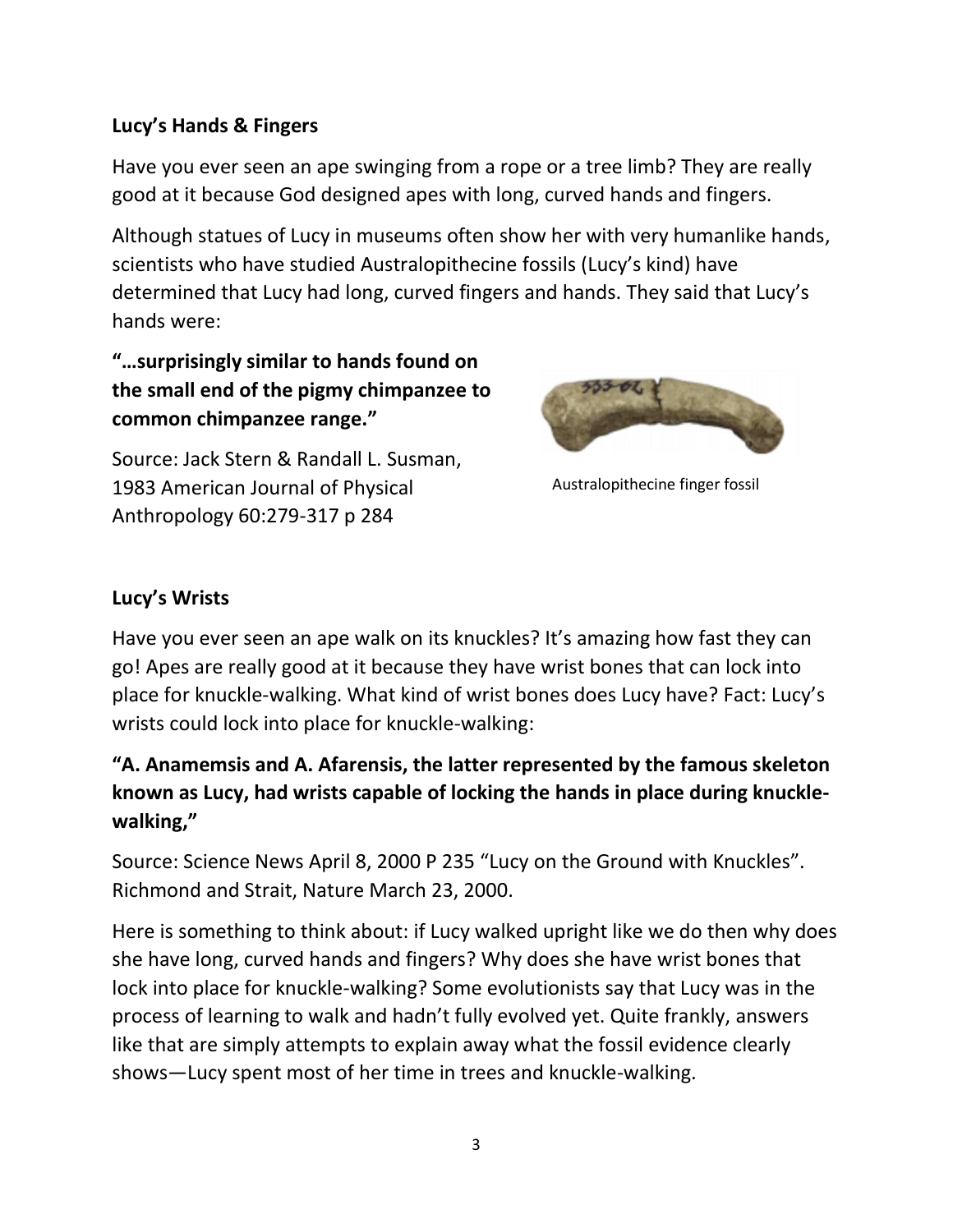### **Lucy's Feet & Toes**

The feet on this statue of Lucy look like human feet but is that what the fossils show? Once again, scientists who have studied Australopithecine fossils came to a much different conclusion:

"From skeletons of Lucy's kind that have been found with some foot bones, we can make a better guess that Lucy's feet had toes that could grab things and allow her to be a good climber. She did not have human feet." Ruth Carter, Answers in Genesis

### Source: Ruth Carter,

https://answersingenesis.org/kids/answers/onlinebooks/really-really-really-learn-about-apemen/lucyaustralopithecus-afarensis/



Credit: Dr. David Menton, Answers in Genesis

### **Lucy's Pelvic Bones**

As mentioned earlier, apes have special wrist bones that enable them to knucklewalk. They can however, walk on two legs for short periods of time. But apes walk very differently than we do because their pelvic and hip bones are very different than ours. What about Lucy? Scientists who have studied the fossils said that Lucy's pelvic bones are similar to chimpanzees:

# **"The fact that the anterior portion of the iliac blade faces laterally in humans but not in chimpanzees is obvious. The marked resemblance of AL 288-1 [Lucy] to the chimpanzee is equally obvious"**

Source: J. T. Stern and R. L. Susman, American Journal of Physical Anthropology, 80:279, 1983.

The fact that Lucy's pelvic bones were similar to a chimpanzee is a big problem for evolutionists because she couldn't have possibly walked upright like we do. Because of this, Dr. Owen Lovejoy attempted to solve this problem by reworking the fossils to make them look more human. However, several scientists including other evolutionists, think Dr. Lovejoy went too far in his reconstruction.